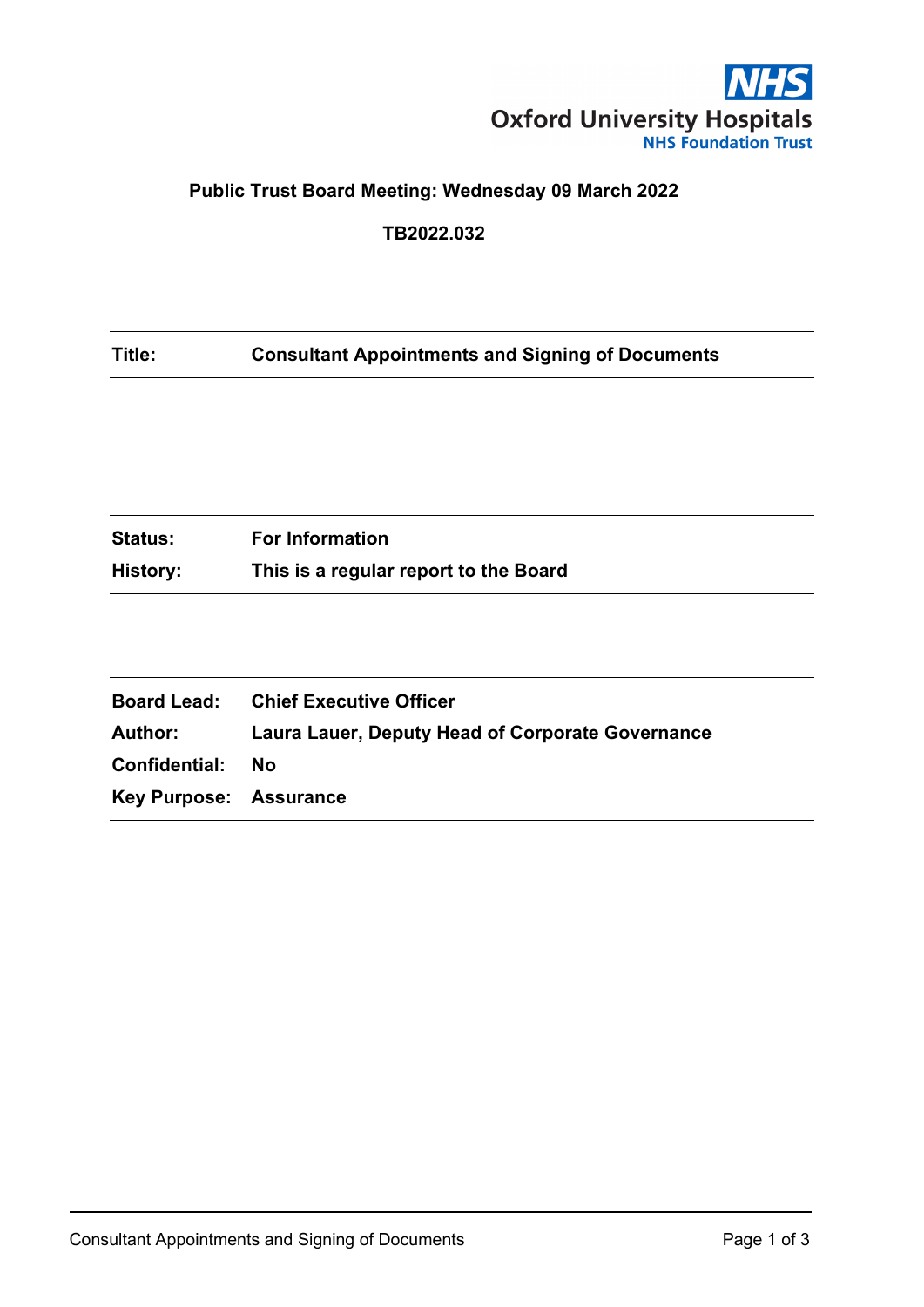# **Consultant Appointments and Signing of Documents**

#### **1. Advisory Appointments Committee Appointments**

The Board is asked to note that Advisory Appointments Committees, under delegated authority of the Chief Executive, have appointed the following Medical Consultants:

| <b>Appointments Committee</b> |                        | <b>Appointee</b> |                                   |                                                                                                                  | <b>Assigned Mentor</b> |                                 |
|-------------------------------|------------------------|------------------|-----------------------------------|------------------------------------------------------------------------------------------------------------------|------------------------|---------------------------------|
| <b>Date</b>                   | <b>Chaired By</b>      | <b>Title</b>     | <b>Name</b>                       | <b>Speciality/Department</b>                                                                                     | <b>Title</b>           | <b>Name</b>                     |
| 10/01/2022                    | Paula Hay-<br>Plumb    | Dr               | Tri<br>Wangrangsimakul            | <b>Consultant in Clinical</b><br>Infection                                                                       | Dr                     | Charlie<br>Woodrow              |
| 10/01/2022                    | Paula Hay-<br>Plumb    | Dr               | <b>Bernadette Young</b>           | <b>Consultant in Clinical</b><br>Infection                                                                       | Dr                     | <b>Bridget</b><br><b>Atkins</b> |
| 10/01/2022                    | Paula Hay-<br>Plumb    | Dr               | <b>Drosos</b><br>Karageorgopoulos | <b>Consultant in Clinical</b><br>Infection                                                                       | Prof                   | <b>Tim Peto</b>                 |
| 14/01/2022                    | Jonathan<br>Montgomery | Dr               | Nicola Fawcett                    | <b>Consultant in Acute</b><br><b>General Medicine (AGM)</b><br>and Ambulatory Care<br>Medicine                   | Dr                     | Maheshi<br>Ramasamy             |
| 20/01/2022                    | Katie<br>Kapernaros    | Dr               | Gagandeep<br><b>Dhotar</b>        | <b>Consultant Paediatric</b><br>Anaesthetics                                                                     | Dr                     | Arnwald<br>Choi                 |
| 24/01/2022                    | Sarah<br>Hordern       | Mr               | Antonios<br>Koulouris             | <b>Consultant in Cardiac</b>                                                                                     | Mr                     | Rana<br>Sayeed                  |
| 31/01/2022                    | <b>Anne Tutt</b>       | Mr               | <b>Matthew Lloyd</b><br>Izett-Kay | Consultant in<br>Urogynaecology/General<br>Gynaecology                                                           | Mr                     | Simon<br>Jackson                |
| 16/02/2022                    | Ash Soni               | Mr               | <b>Nakul Kain</b>                 | <b>Consultant in Plastic &amp;</b><br><b>Reconstructive Surgery</b><br>with interest in Trauma<br>Reconstruction | Mr                     | Michael<br>Lamyman              |
| 17/02/2022                    | Sarah<br>Hordern       | Mr               | Musaab Yassin                     | <b>Consultant in Urology</b>                                                                                     | Mr                     | <b>Mark</b><br>Sullivan         |

### **2. Signing and Sealing of Documents**

- 2.1. Documents which are a necessary step in legal proceedings on behalf of the Trust should also, unless any enactment otherwise requires or authorises, be signed by the Chief Executive or any executive / nonexecutive director. The signing of such documents will also be reported to the Board.
- 2.2. This table below reports to the Board on documents to which the Trust seal has been applied.